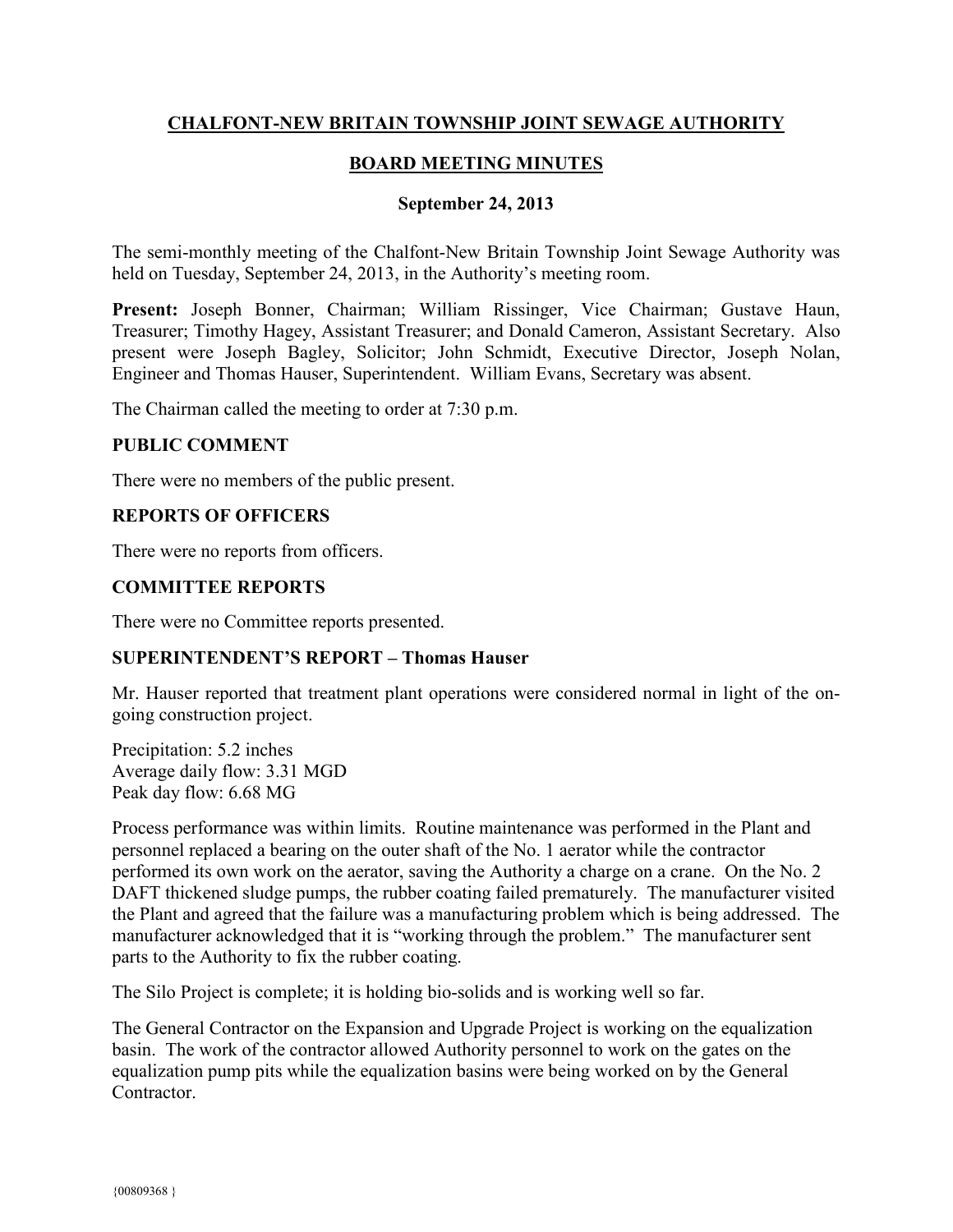In the collection system, Authority personnel flushed manholes to prevent SSO's in the vicinity of Merck Credit Union. Personnel checked and cleaned lines up to New Britain Village Square to prevent future SSO's from grease built up in that vicinity. Personnel also checked manholes at County Line Road and Butler Avenue and replaced gaskets due to frame wearing.

# **EXECUTIVE DIRECTOR'S REPORT – John E. Schmidt**

Mr. Schmidt reviewed with the Board that at the last meeting they had decided to operate on a dual course with regard to the QNB loan, i.e., to contact QNB regarding the renegotiation of the Loan while at the same time looking into a solicitation from banks for proposals. Mr. Schmidt referred to the memo received this afternoon from PFM reporting on the response from QNB Bank. The QNB proposal is for a renegotiation to a 2.95% interest rate. Mr. Schlesinger reports that the Authority may be able to do better on a rate in the marketplace. Mr. Schlesinger will be present at the next meeting with proposals from other banks.

Mr. Schmidt reported on the 3 month budget which was distributed to the Board at the meeting. Mr. Schmidt reviewed with the Board that earlier in the year a preliminary budget had been adopted in regards to the bill which annually is sent to BCWSA. The 3 month budget report includes a revised budget. Mr. Schmidt reviewed some of the items resulting in changes in the revised budget. Mr. Schmidt reported that he had a few less expenses in the Fund 1 account which will result in slightly increased revenues in Funds 2 and 3.

**MOTION:** It was **MOVED** by Mr. Cameron and **SECONDED** by Mr. Haun to approve the revised budget for 2013-14. The Motion was unanimously adopted.

Mr. Schmidt presented a check for signing by the Board for a permit fee of \$500 for bio-solids which will appear on the bill list next month.

Mr. Schmidt reported that the audit report is completed and has been distributed to the Board for review. The auditors will be present at the next meeting for questions. The Board will have two weeks to look it over.

Mr. Schmidt reported that the owners of 102 Cedar Hill Road are ready to connect to the sewer system. The Board approved their connection and participation in the installment payment plan several months ago. The payment schedule has been adjusted so that the owners of 102 Cedar Hill Road finish their payments at the same time as all other participants in the program. Mr. Schmidt collected the signatures on the agreements as necessary.

Mr. Schmidt asked if there were any changes to the September 10 minutes. No changes were offered.

## **ENGINEER'S REPORT – Joseph Nolan, P.E.**

Mr. Nolan reported that he had begun preparation of a consulting engineer's report. He will have a draft to Mr. Schmidt next week and he will present the report at an upcoming Board meeting. Based upon his initial calculations, BCWSA will owe the Authority in the range of \$5,000- \$8,000.

Mr. Nolan reported that the trusses are up on the digester roof and the roof is sheathed. Metal roofing will go up in the next week or so. The work is progressing satisfactorily.